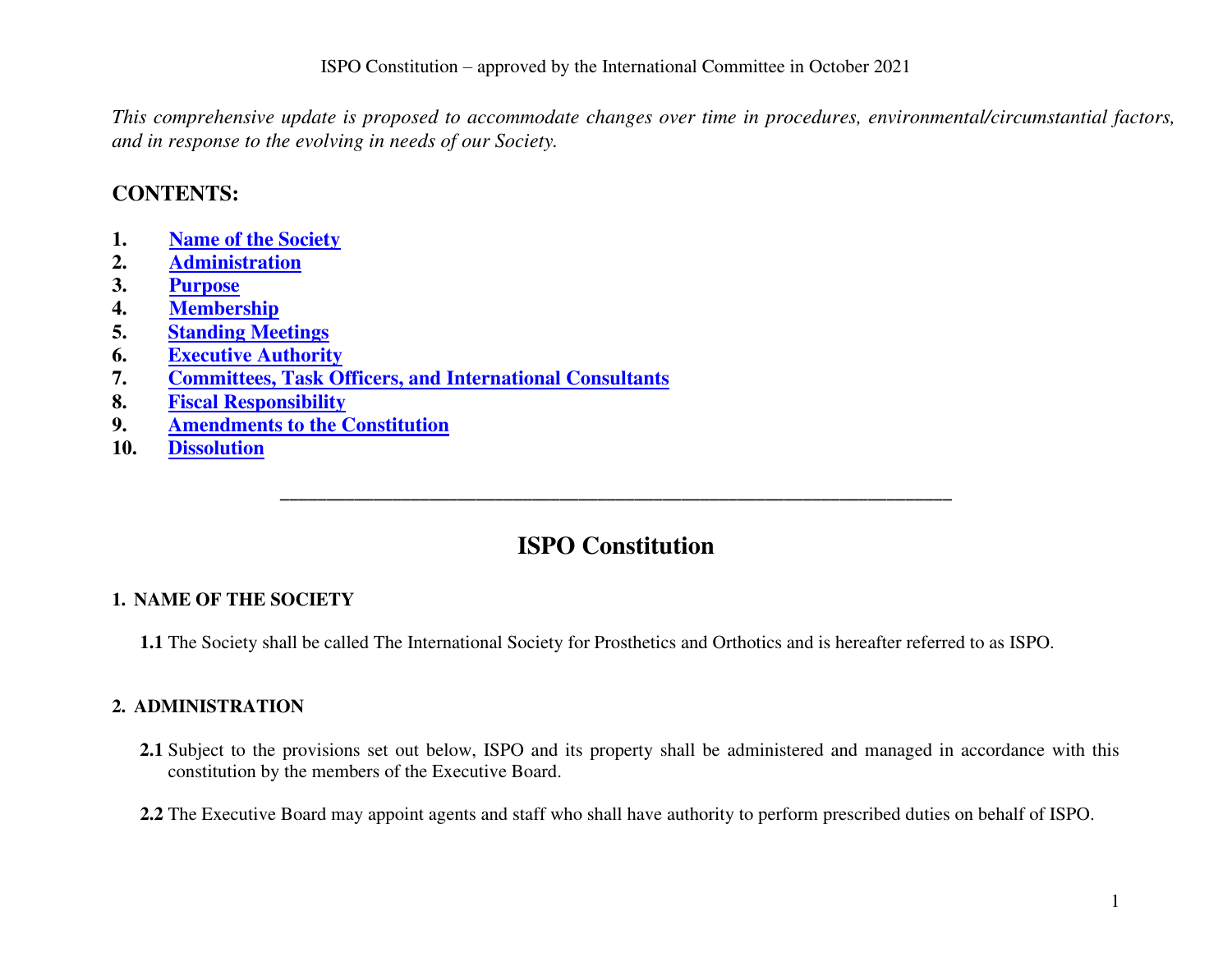- **2.3** One or more persons may participate in any Executive Board or Committee meeting by electronic and other means, including teleconference and videoconference, permitting two-way communication between all participants.
- **2.4** Voting on ISPO matters should be conducted to ensure transparency, equal opportunity, and access by all having voting rights.
- **2.5** Unless otherwise specified in this constitution, the quorum for any ISPO Committee or Executive Board meeting shall be one third of its voting members.
- **2.6** All Executive Board or Committee decisions will require a simple majority of the voting members present unless specified otherwise in the Constitution.
- **2.7** The Executive Board may establish and modify Operational Guidelines, as necessary to carry out the proper business of ISPO, by a two thirds majority of its voting members.
	- 2.7.1 Postal, electronic, and similar voting means may be used to meet this requirement.
	- 2.7.2 All Operational Guidelines must be consistent with the constitution.

#### <span id="page-1-0"></span>**3. PURPOSE**

#### **To enhance the quality of life for everyone who may benefit from prosthetic, orthotic, mobility and assistive devices, by:**

- **3.1** *Serving as an international impartial and non-political coordinating, correlating and advisory body* on prosthetics, orthotics, wheelchairs, rehabilitation engineering and other matters related to the neuromuscular and skeletal system in close collaboration with other national and international bodies, offering appropriate guidance and advice to these bodies to avoid unwitting duplication of effort and to encourage maximum use of resources.
- **3.2** *Fostering scientific exchange among its members and others* by collecting and disseminating information through publications, correspondence, exhibits, regional or international courses, seminars, symposia, conferences, staff efforts or otherwise.
- **3.3** *Promoting and when requested, assisting in efforts to co-ordinate or guide research, development, and evaluation activities* related to prostheses, orthoses, wheelchairs and rehabilitation engineering around the world.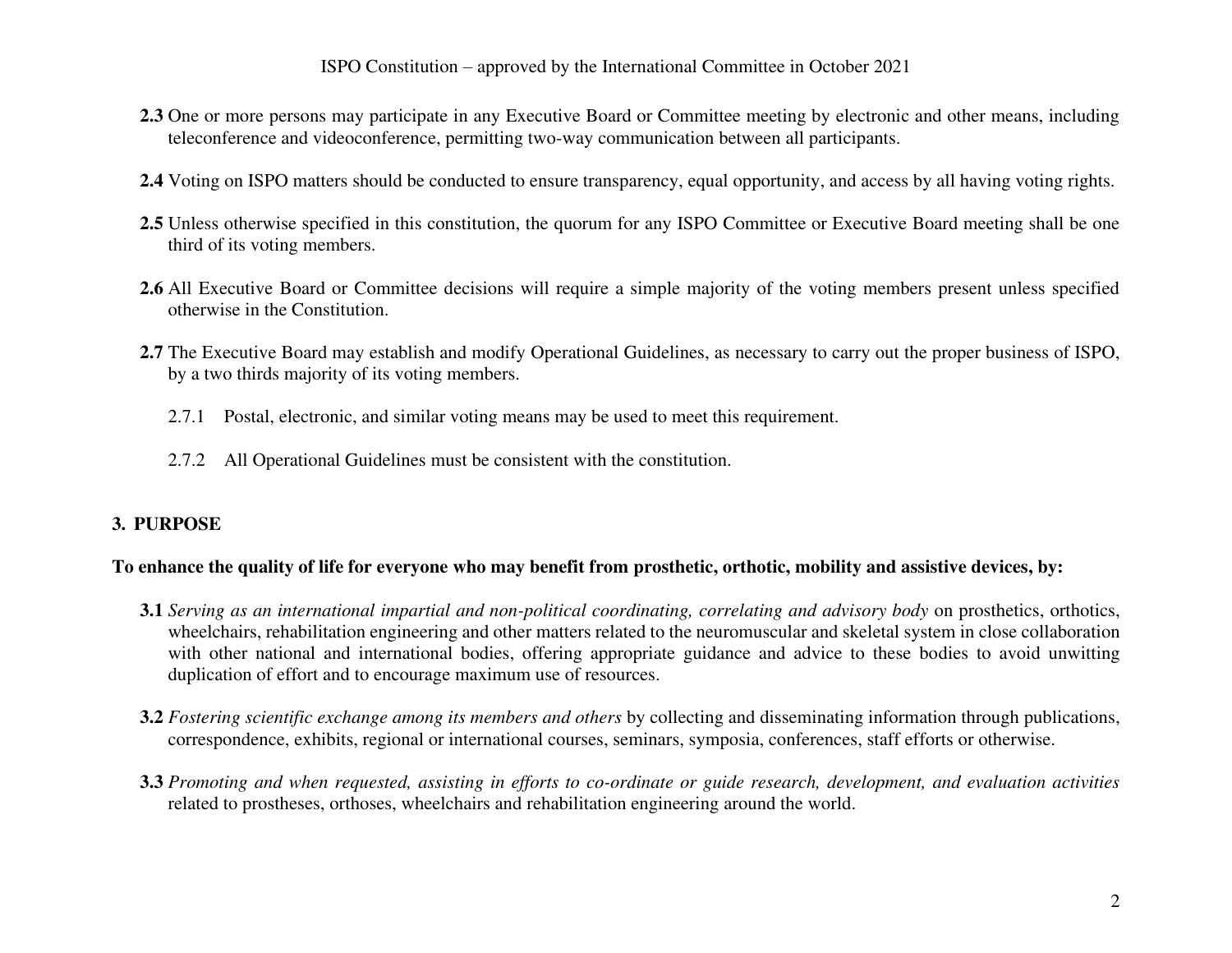- **3.4** *Guiding, and supporting the efforts of all those responsible for the education and training of the professions involved* and when requested, correlating these activities around the world.
- **3.5** *Encouraging, guiding, and supporting the efforts of all those responsible for care of patients* involving these important fields and, when requested, correlating these activities around the world.
- **3.6** *Undertaking, when requested, appropriate projects to encourage and facilitate high-level uniform practice* by development of standards for nomenclature, curricula, design of devices, techniques and processes, testing, and by involvement in all appropriate aspects of patient care, research and development, evaluations, and education and training.
- **3.7** *To conduct research and surveys* when appropriate.

## <span id="page-2-0"></span>**4. MEMBERSHIP**

- **4.1** Membership is open to **all** individuals, associations, organizations, and institutions with a bona fide interest in prosthetics, orthotics, wheelchairs, assistive devices, rehabilitation engineering and related subjects who support the Mission and Goals of ISPO.
- **4.2** Membership in ISPO requires written or electronic application to the ISPO Head Office, as defined in the Operational Guidelines of ISPO, plus payment of required fees.
- **4.3 Full Membership** confers voting rights and includes the following categories:
	- 4.3.1 **Member**: Person with a bona fide interest in prosthetics, orthotics, wheelchairs, assistive devices, rehabilitation engineering and related subjects who support the Mission and Goals of ISPO.
	- 4.3.2 **Fellow**: Designation of the individual Member and Non-Member who has contributed to a high degree to the Mission and Goals of ISPO by personal achievement, integrity, reputation, and activities on behalf of the Society.
		- 4.3.2.1 Nomination as a Fellow is performed by the individual's Member Society, according to the MS policies and protocol, or by any group of five persons on the International Committee. Nomination must be supported by an appropriate citation. Election of a Member to Fellow status requires approval of the Executive Board.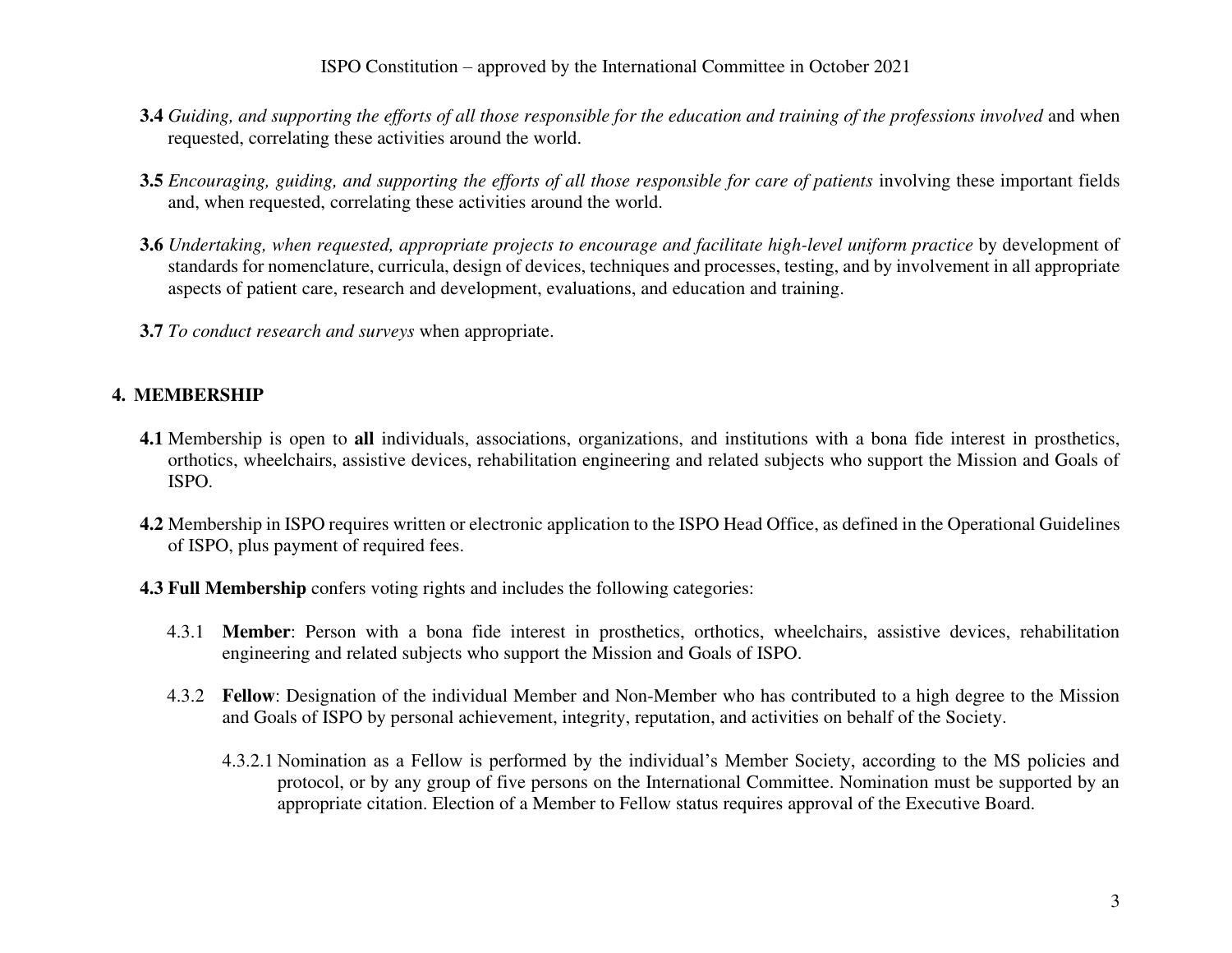- 4.3.2.2 Past Presidents of ISPO should automatically be nominated as "Fellows of ISPO", and the status be granted once the term as Immediate Past President has been completed.
- 4.3.3 **Emeritus Fellow or Emeritus Member**: those Fellows or Members of twenty-five or more years standing, who are 65 years or above and have retired from active practice and who have applied for such status.
- **4.4 Dual membership:** this type of membership may be available for members of certain organisations with whom ISPO negotiates special relations and appropriate arrangements as outlined in Paragraph 4.7, including reduced membership fees. Detailed criteria, features and benefits will be outlined in the Operational Guidelines of ISPO and procedures confirmed by the Executive Board.
- **4.5 Associate Membership** categories do not have voting rights and include:
	- 4.5.1 **Student Member:** Bona fide full-time students, residents, interns or trainees in the pertinent disciplines.
	- 4.5.2 **Institutional Partner:** Colleges, Universities, research centers, clinics, associations and other appropriate not-for-profit bodies.
	- 4.5.3 **Corporate Partner:** Business entities and for-profit bodies active in manufacturing or service provision in the field of prosthetics and orthotics rehabilitation.
	- 4.5.4 **Partner Organizations:** Societies or organizations whose interests and activities are consistent with ISPO's Mission and Goals.
	- 4.5.5 **User Member:** Users of prosthetic, orthotic, mobility and assistive devices.

*Hereinafter the term Member will be used to represent all categories of membership and will refer to all who are in good standing.* 

- **4.6 Member Societies**: All ISPO members are encouraged to join together on a geographical basis to facilitate ISPO activities and to participate in ISPO governance through the International Committee representatives.
	- 4.6.1 At least five ISPO Full Members in good standing, resident within a geographical area, are required to form a Member Society.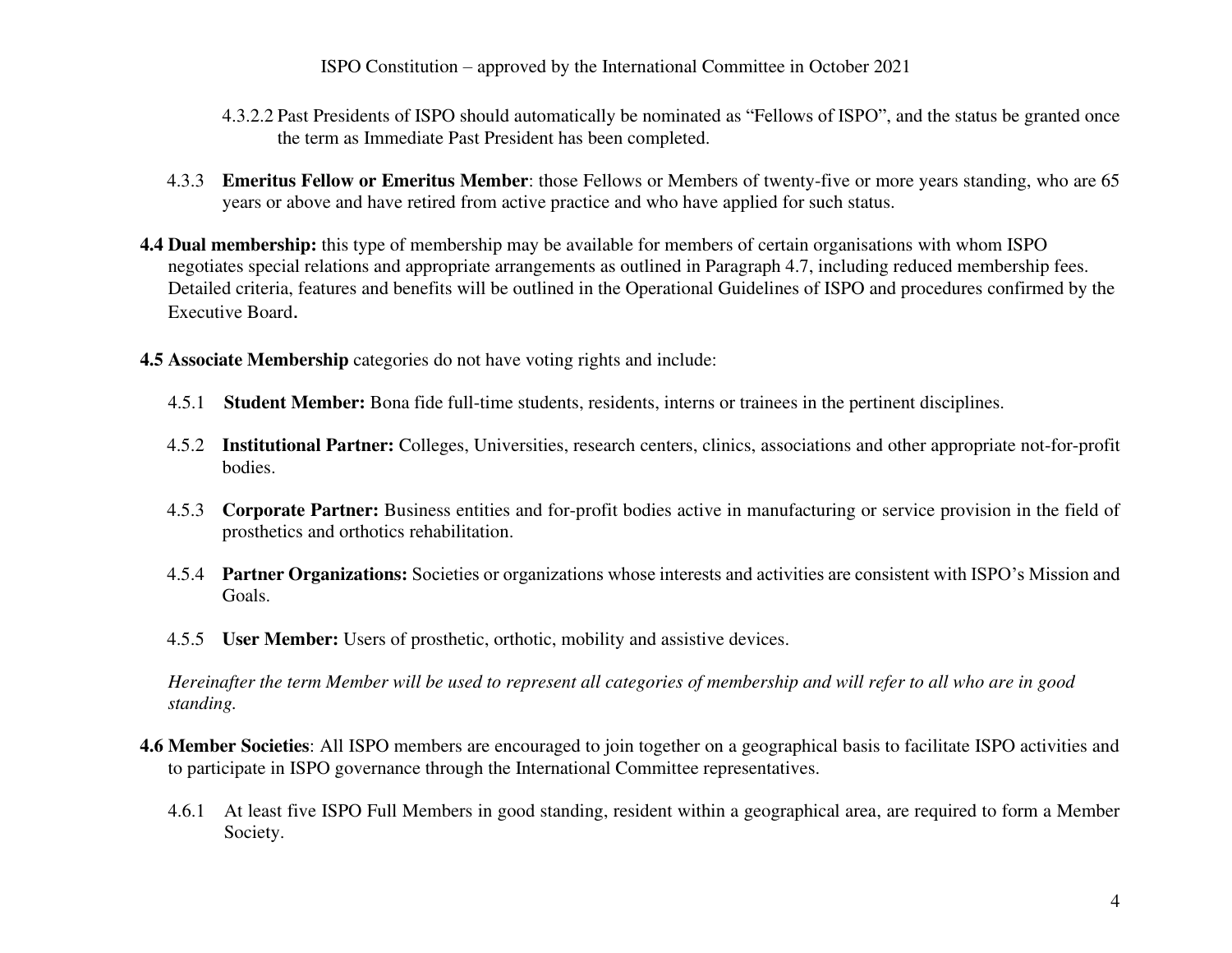- 4.6.2 At the time of application, each new Member Society will submit its constitution in English to the Executive Board for approval. The Member Society constitution must not conflict with the ISPO mission and objectives as set forth in the ISPO constitution.
- 4.6.3 Each Member Society may levy subscription/membership fees to support their activities, in addition to the fees required for basic ISPO membership.
- 4.6.4 Each Member Society should arrange to elect a Committee of at least three persons as its Executive body. The Committee should elect by majority vote its own Chair and such other officers as deemed necessary.
- 4.6.5 The Committee Chair, with the assistance of other officers, should be required to call meetings, prepare agendas, organize the election of subsequent Committees, and ensure that a summary report of these events is submitted to the ISPO Head Office and the International Committee.
- 4.6.6 The Committee members may be eligible for re-election as determined by the rules of the Member Society. It is recommended that the Chair not serve more than two consecutive terms. The Committee will notify the ISPO Head Office of appointments within the Committee and the names of the representative(s), alternate(s), or observer(s).
- **4.7** ISPO recognizes the following Member Societies:
	- 4.7.1 Member Societies representing a country (i.e. a National Member Society of ISPO) formed by interested ISPO members resident in the same country.
		- 4.7.1.1 Country boundaries will be those determined by the United Nations.
		- 4.7.1.2 No country will have more than one National Member Society, such recognition being the prerogative of the Executive Board.
	- 4.7.2 Member Societies representing an administrative jurisdiction within a country (i.e. formed by interested ISPO members residing in the same administrative jurisdiction), i.e. that does not appear in the list of sovereign states recognized by the United Nations, may be accepted, such recognition being the prerogative of the Executive Board.
		- 4.7.2.1 Administrative jurisdiction refers to a territory in which an office with executive or managerial authority administers justice and declares judgments, but which is not a sovereign state recognized by the United Nations.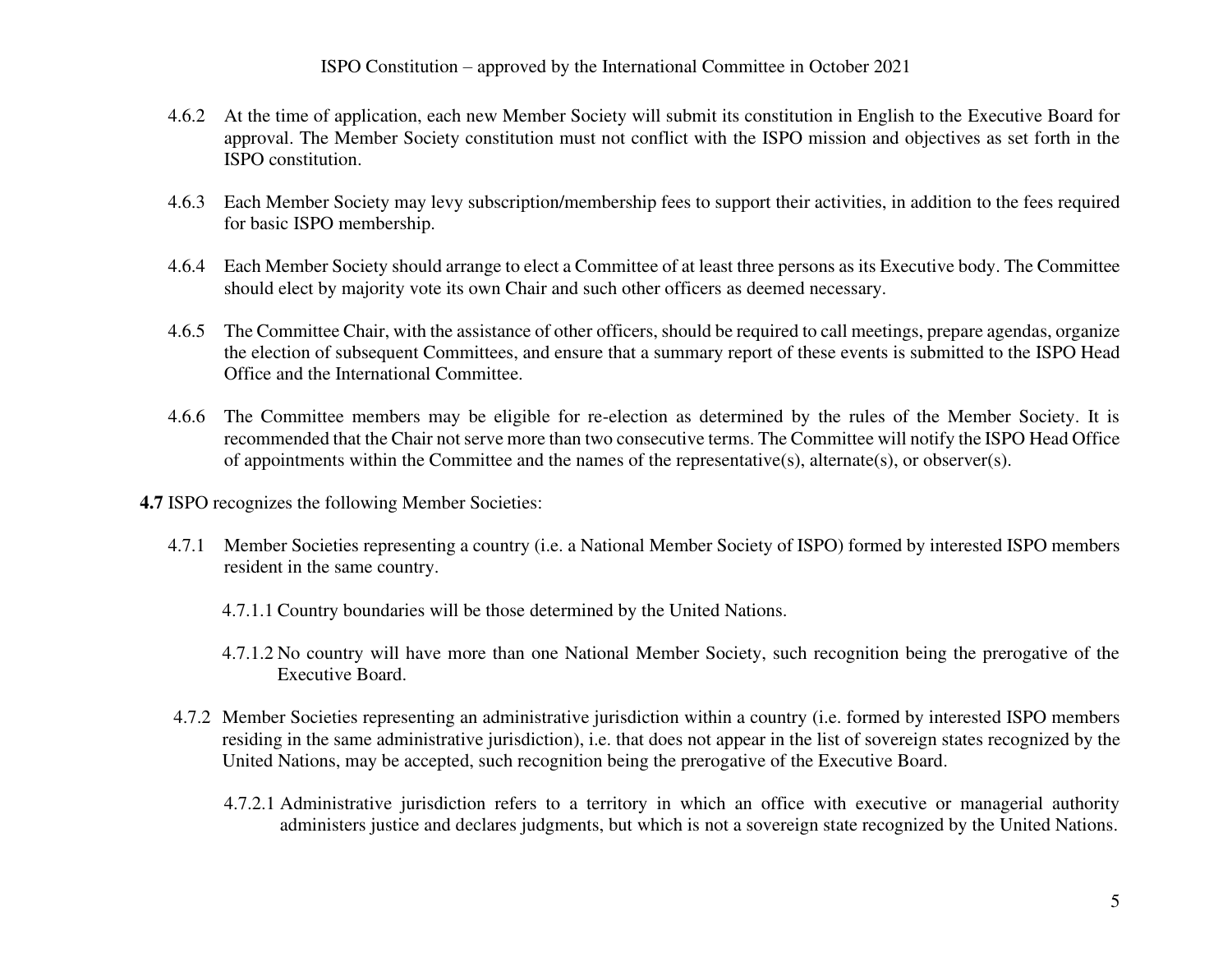- 4.7.2.2 **Regional Member Society**: If members within a country are unable to meet the minimum criteria to form a National Member Society, they may join together with other interested individuals, associations, organizations, and institutions in neighboring countries to form a Regional Member Society.
- 4.7.2.3 **ISPO Regions**: If members of several National Member Societies in a geographic area would like to closely collaborate, they may form an ISPO Region. Specific criteria and features will be outlined in the Operational Guidelines of ISPO.
- **4.8** Special Relationships with other Organisations
	- 4.8.1 In order to minimise duplication and maximize results in line with our purpose as outlined in paragraph 3.1 ISPO may seek to develop close working relationships with other organizations with complementing objectives.
	- 4.8.2 Such a relationship should be of mutual benefit for both organizations. It should not distract from the primary business of ISPO, but rather give the opportunity to achieve greater impact as a result of the special relationship.
	- 4.8.3 As part of such a relationship dual membership of both organisations could be explored and implemented.
- **4.9** Obligations and Privileges of Membership
	- 4.9.1 Each Member Society of ISPO will supply the Head Office of ISPO with the name and addresses of the society's official representative for ISPO matters.
	- 4.9.2 To maintain membership in good standing, the requisite fees will be transmitted to the ISPO Head Office within the specified period of time. Membership fees will be established by the Executive Board, after giving due consideration of the class of membership, country or region of residence, and such matters as currency rate fluctuations. Subscription rates for different individual and group membership categories will be recorded in the Operational Guidelines of ISPO.
	- 4.9.3 Members who have achieved Honorary or Emeritus status are not required to pay membership fees.
	- 4.9.4 All classes of membership in ISPO will be appropriately informed regarding meetings, courses, conferences, and other activities of ISPO.
	- 4.9.5 Official representatives of partner organizations will receive all notices of ISPO meetings, conferences, symposia, assemblies, and technical programs sponsored in full or in part by ISPO.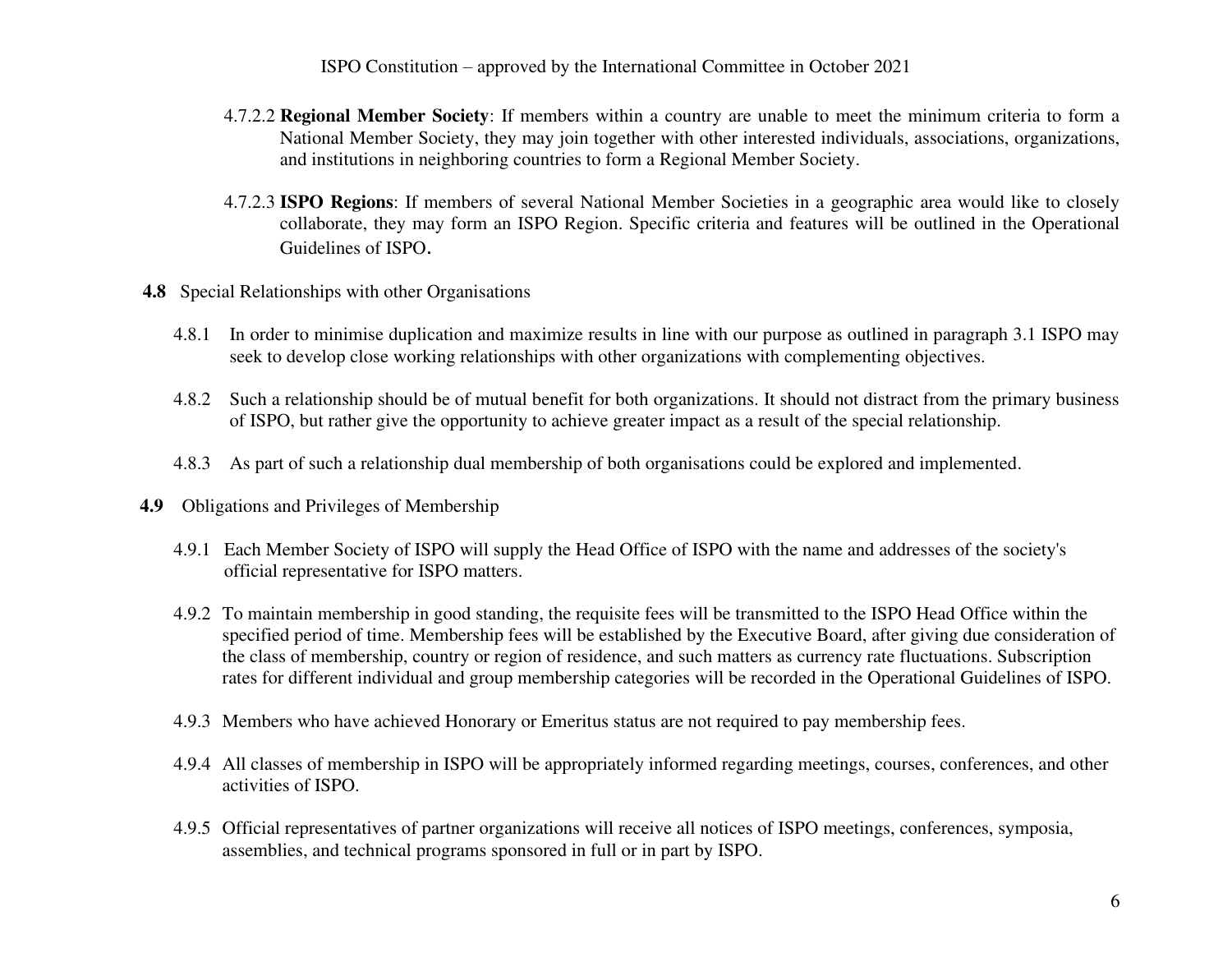- 4.9.6 Members will receive various publications of ISPO in relation to their membership category, as determined by the Executive Board.
- 4.9.7 Members will be entitled to participate in the World Assembly of ISPO and to introduce matters for discussion that are not on the published agenda.
- 4.9.8 Members will receive any other benefits of membership as decided and communicated by the Executive Board.

#### **4.10** Resignation

4.10.1 ISPO membership may be resigned at any time by written notification to the ISPO Head Office.

**4.11** Discontinuance of Membership and Expulsion

4.11.1 Membership of individuals, associations, organizations, and institutions who fail to meet the requirements of ISPO regarding conduct, payment of fees or assessments, or otherwise violate the rules and regulations of ISPO may be discontinued by a majority vote of the Executive Board of the International Committee. One written appeal of Expulsion may be submitted to the International Committee, whose decision by majority vote will be final.

## <span id="page-6-0"></span>**5. STANDING MEETINGS**

- **5.1** ISPO will host an international World Congress at least once every three years to foster the exchange of current scientific and clinical information.
	- 5.1.1 ISPO will convene a **World Assembly** in conjunction with each World Congress to provide a forum for all interested Members to interact with the Executive Board in person.
		- 5.1.1.1 The President will present his Presidential Address at the **World Assembly**.
		- 5.1.1.2 The **World Assembly** of ISPO may hear and discuss the reports of the Officers and Committee Chairmen and those matters introduced by any Member.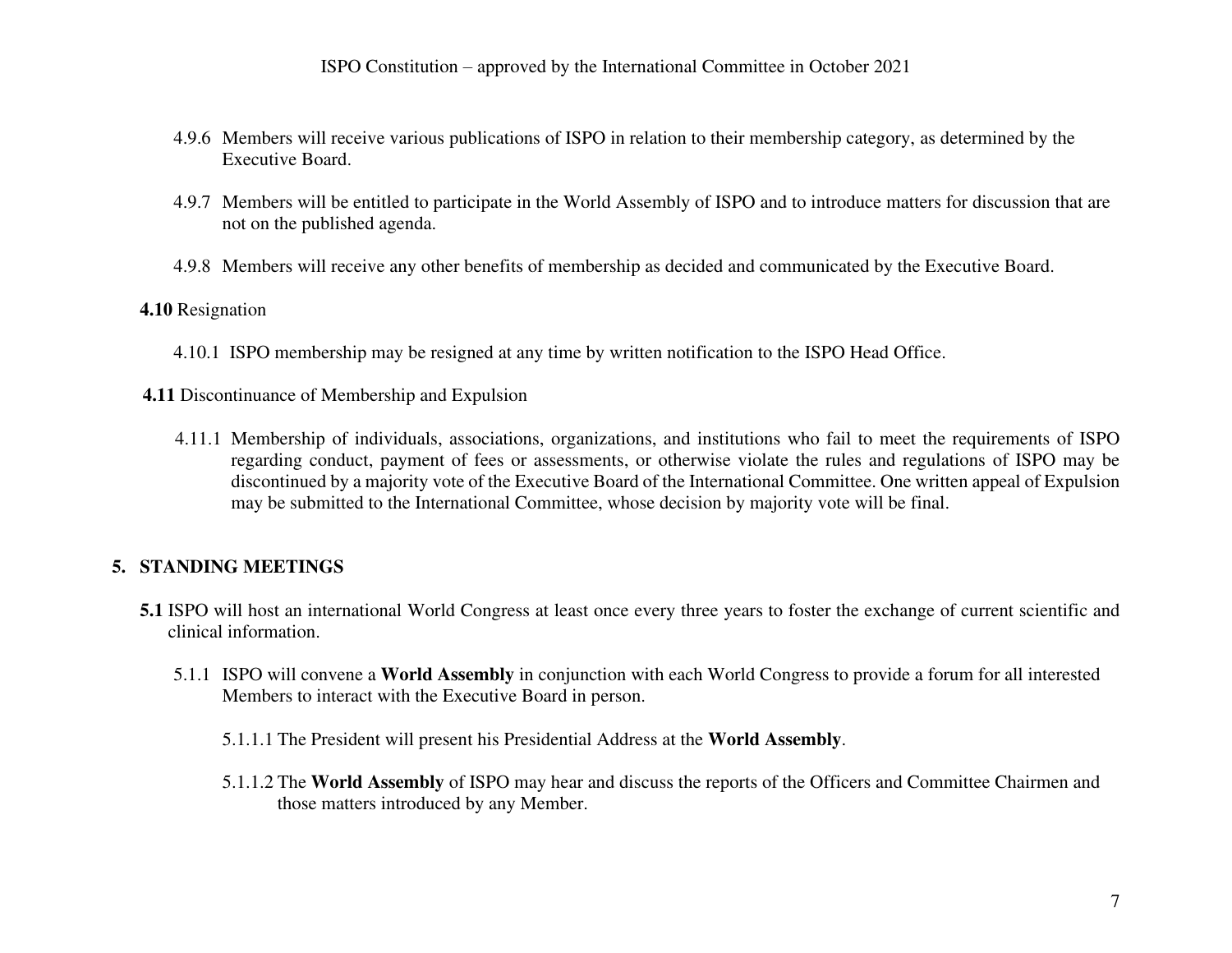- 5.1.1.3 The **World Assembly** may debate the actions of the International Committee. Only Members and Fellows of ISPO are entitled to take part in the debate, although any interested person may attend.
- 5.1.2 ISPO will convene an **International Committee** meeting in conjunction with each World Congress.

## <span id="page-7-0"></span>**5.2 EXECUTIVE AUTHORITY**

- **6.1** The **International Committee** of ISPO will consist of representatives of Member Societies of ISPO plus members of the Executive Board, Task Officers and International Consultants. Only Member Society representatives on this committee will have voting rights.
	- 6.1.1 The term of office for all members of the **International Committee** shall run from one scheduled World Congress to the next subsequent scheduled World Congress unless specified otherwise in this constitution.
	- 6.1.2 All members of the **International Committee** are limited to three consecutive terms.
	- 6.1.3 The **International Committee** will evaluate the activities of ISPO and advise the Executive Board as appropriate.
	- 6.1.4 The **International Committee** will ensure that the policies and plans of ISPO, the representatives to the International Committee, its Executive Board and its committees reflect as much as possible the various professional disciplines and interests and the cultural and geographical distribution of ISPO membership.
	- 6.1.5 The **International Committee** shall select, by majority vote, the Officers of ISPO and others to serve on the Executive Board, who will take office at the conclusion of the World Congress.
	- 6.1.6 To ensure proper representation at any given meeting, the Member Society may appoint alternates acceptable to the **International Committee**. Where two or more representatives are involved, they should preferably be of different professional disciplines.
	- 6.1.7 **Voting Rights:** Each Member Society having at least 5 Members in good standing will be eligible for voting representation on the International Committee.
		- 6.1.7.1 Each Member Society consisting of 5-100 Members in good standing is entitled to apply to the Executive Board for representation on the International Committee of one voting representative.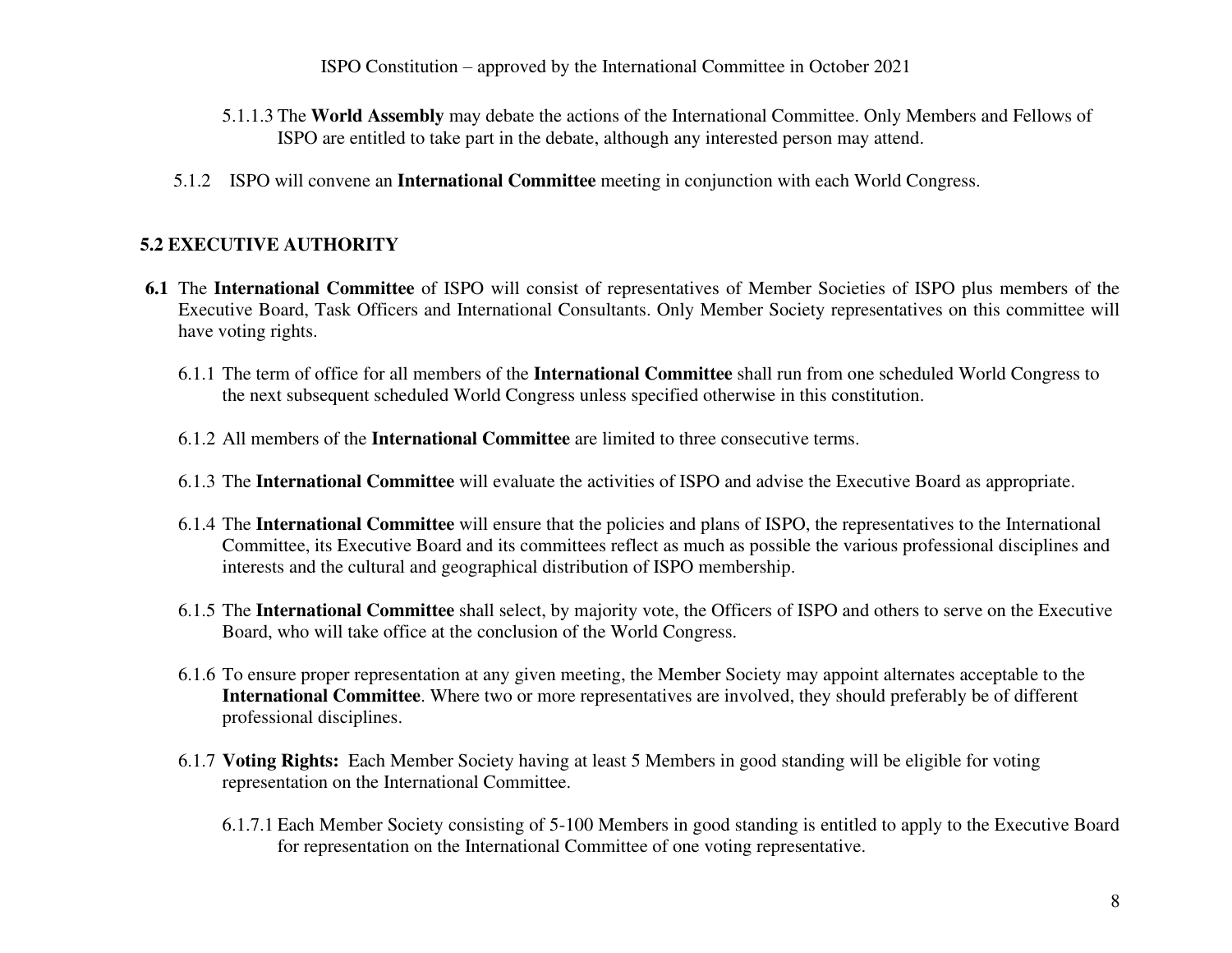6.1.7.2 One additional voting representative will be allowed for each additional 100 members in good standing, up to a maximum of four voting representatives. [In other words,  $5-100$  members = 1 vote;  $101-200 = 2$  votes;  $201-300$  $=$  3 votes; over 301  $=$  4 votes.]

### **6.2 The Executive Board**

- 6.2.1 Voting members of the Executive Board consist of the Officers and six seven other elected Members. The Officers will be the President, President-Elect and Treasurer. The Executive Board will appoint one of its seven Members to be the Secretary. The Immediate Past-President and all Standing Committee Chairs may join the Executive Board as ex-officio non-voting members. The President, with majority approval of the Board, may appoint non-voting consultants to the Board.
- 6.2.2 The newly elected Executive Board will take office at the conclusion of the World Congress.
	- 6.2.2.1 In order to ensure continuity and appropriate handover, the newly elected Executive Board will be invited to join meetings of the Executive Board *in office* during the period between the announcement of their election and the conclusion of the World Congress. During this period of transition the legal responsibility and voting rights remain solely with the Executive Board *in office*.
- 6.2.3 The term of the President-Elect begins upon election at a World Congress, continues automatically to President at the subsequent World Congress, and concludes as Immediate Past President.
- 6.2.4 The term office for Treasurer shall run from one scheduled World Congress to the next subsequent scheduled World Congress (total of approximately two years). The Treasurer may be re-elected for up to one further consecutive term.

The term of office for the sseven other elected Members shall run for two bienniums (from one scheduled World Congress to the next but one World Congress (total of approximately four years). The Board members are elected in groups of three, to take office at alternate World Congresses to ensure some continuity of board membership. They may not be reelected as Member for a consecutive term, however, may stand for election for an Officer position.

6.2.5 In the event of a vacancy arising in the Executive Board, the Executive Board shall inquire with the next ranked candidate from the previous election cohort, and so forth. In case the position is not filled this way, it may co-opt from the membership at large to fill that vacancy. A Member or Fellow co-opted in this way enjoys full corresponding voting rights and has the same status as those members of the Executive Board elected in the normal way.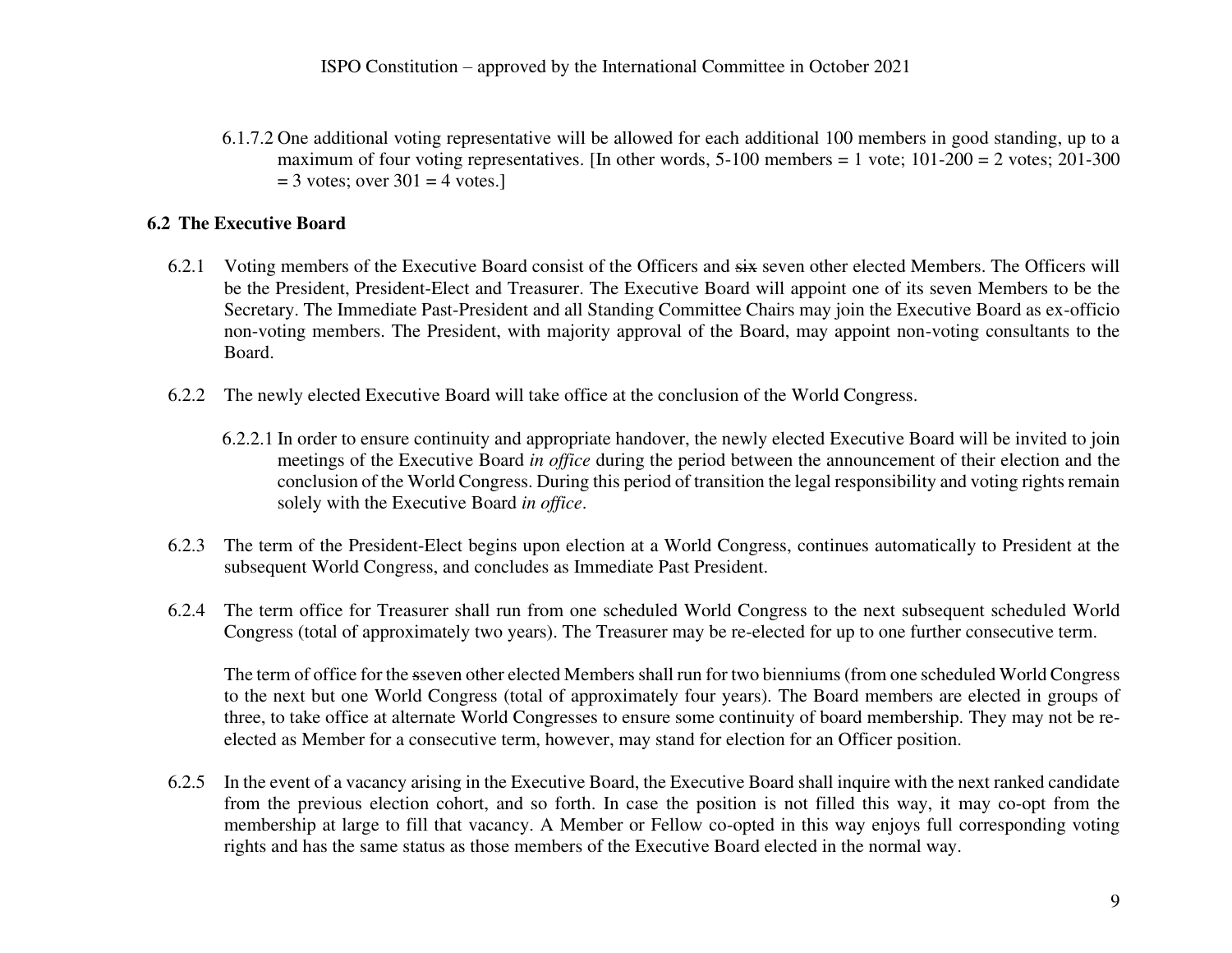- 6.2.6 The Executive Board of ISPO will meet, either virtually or in person, at the call of the President on at least a quarterly basis. The minutes of these meetings will be reviewed by the President and Secretary.
- 6.2.7 The Executive Board will supervise the activities of the Standing Committees and other Committees of ISPO and provide resources and executive action necessary for Committee and staff functions.
- 6.2.8 The Executive Board will establish staff positions as appropriate and effect changes in staff structure, activities and plans by majority vote of its members.
- 6.2.9 The Executive Board may authorize the purchase of appropriate insurance or other means to indemnify elected and appointed ISPO representatives against personal legal or financial liability for appropriate actions taken in the lawful course of their ISPO responsibilities.

#### **6.3 Duties of the Officers of the Executive Board**

- 6.3.1 The President of ISPO will be Chairman of both the International Committee and its Executive Board. He or she is limited to one full term.
- 6.3.2 Should a President resign, he or she does so from all commitments, rights and continuing responsibilities associated with the Presidency.
- 6.3.3 The President-Elect will assist the President and, in the case of the President's incapacity or unavailability, the President-Elect will replace him or her as Acting President in all duties assigned to the President. In the absence of both the President and President-Elect, the members of the Executive Board may appoint a replacement from the Board members.
- 6.3.4 The Treasurer will be responsible for general supervision of the fiscal affairs of ISPO and shall be responsible for the keeping of accounts thereof and any other record required by law.
- 6.3.5 The Treasurer will be responsible for the funds and financial records of ISPO. The Treasurer is responsible for fees, dues, and assessments from the constituent societies and groups and from all classes of members; all disbursements; and all financial reports, subject to the procedures defined in these Operational Guidelines.
- 6.3.6 The Treasurer will qualify for fidelity bond or other insurance against obligations, the procurement cost of which shall be borne by ISPO.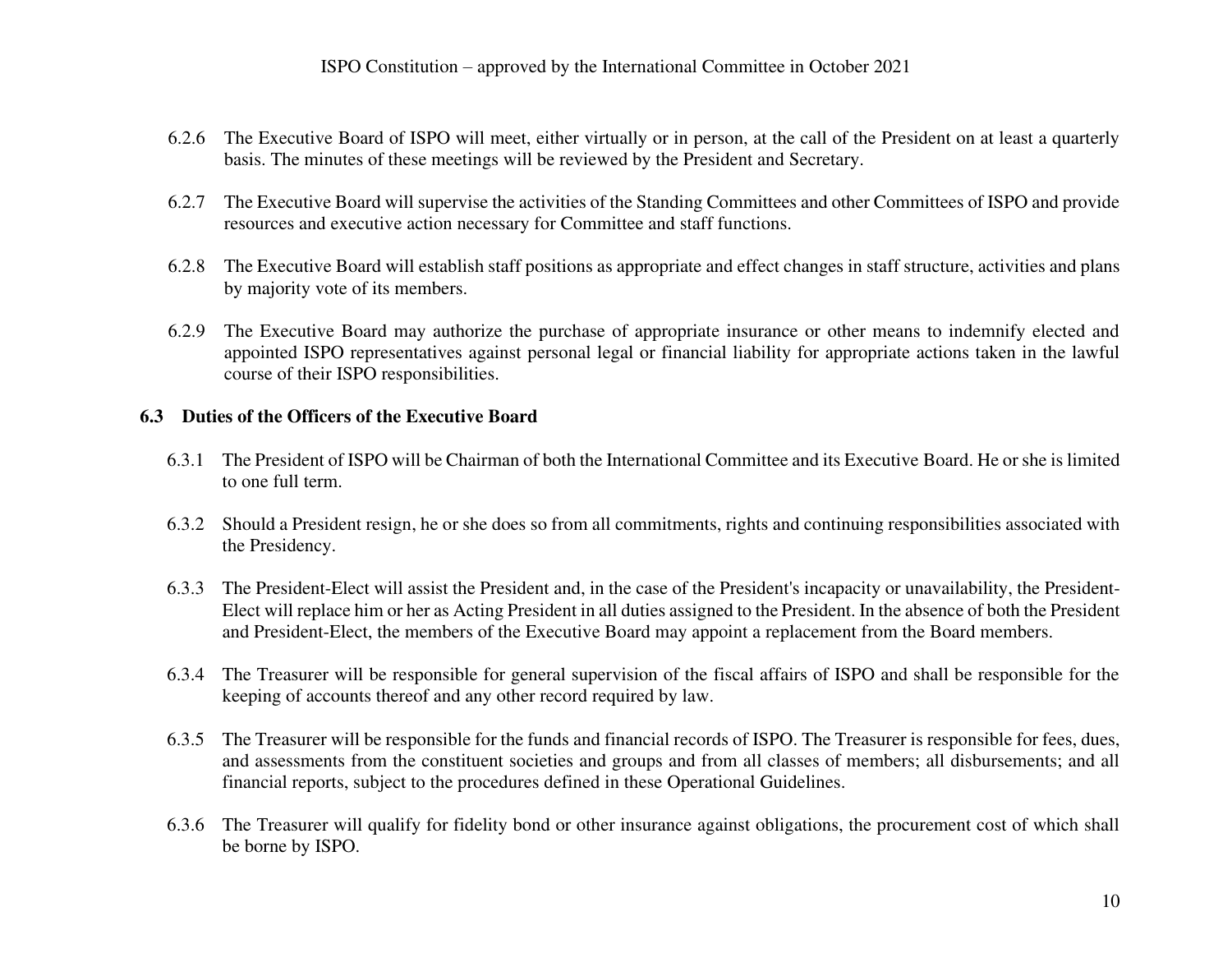### <span id="page-10-0"></span>**6. COMMITTEES, TASK OFFICERS AND INTERNATIONAL CONSULTANTS**

- **7.1** The Executive Board shall conduct its duties through the following Standing Committees: the Finance Committee (FC), the Education Committee (EC), the Protocol Committee (PC) and the Scientific Committee (SC). Further members may be co-opted from the membership at large and approved by the Executive Board, to carry out specific tasks. Any member of the Executive Board may attend any meeting of any standing committee as long as this does not incur additional costs to the Society.
	- 7.1.1 **The Finance Committee** will oversee the financial activities of the Society as directed by the Executive Board.
	- 7.1.2 The Finance Committee will have continuing responsibility to review the financial policy of the Society and make recommendations to the Executive Board.
	- 7.1.3 The Finance Committee shall comprise the Treasurer, the President-Elect, an appropriate management representative of the ISPO Head Office, and one additional ISPO member.
	- 7.1.4 The ISPO Treasurer will be the Chair of the Finance Committee.
	- 7.1.5 The Finance Committee shall establish and maintain orderly mechanisms for the collection, deposit, management and disbursement of ISPO funds.
	- 7.1.6 The Finance Committee shall prepare an annual budget for the Executive Board's approval.
	- 7.1.7 The Finance Committee shall prepare an annual financial statement to be presented to the Executive Board for publication to the full membership of ISPO.
	- 7.1.8 The Finance Committee shall supervise the procedure for financial affairs involved in ISPO functions such as conferences and publications.
	- 7.1.9 The Finance Committee shall secure the services of an independent financial auditor external to the Society to audit the records and financial statements of ISPO as required.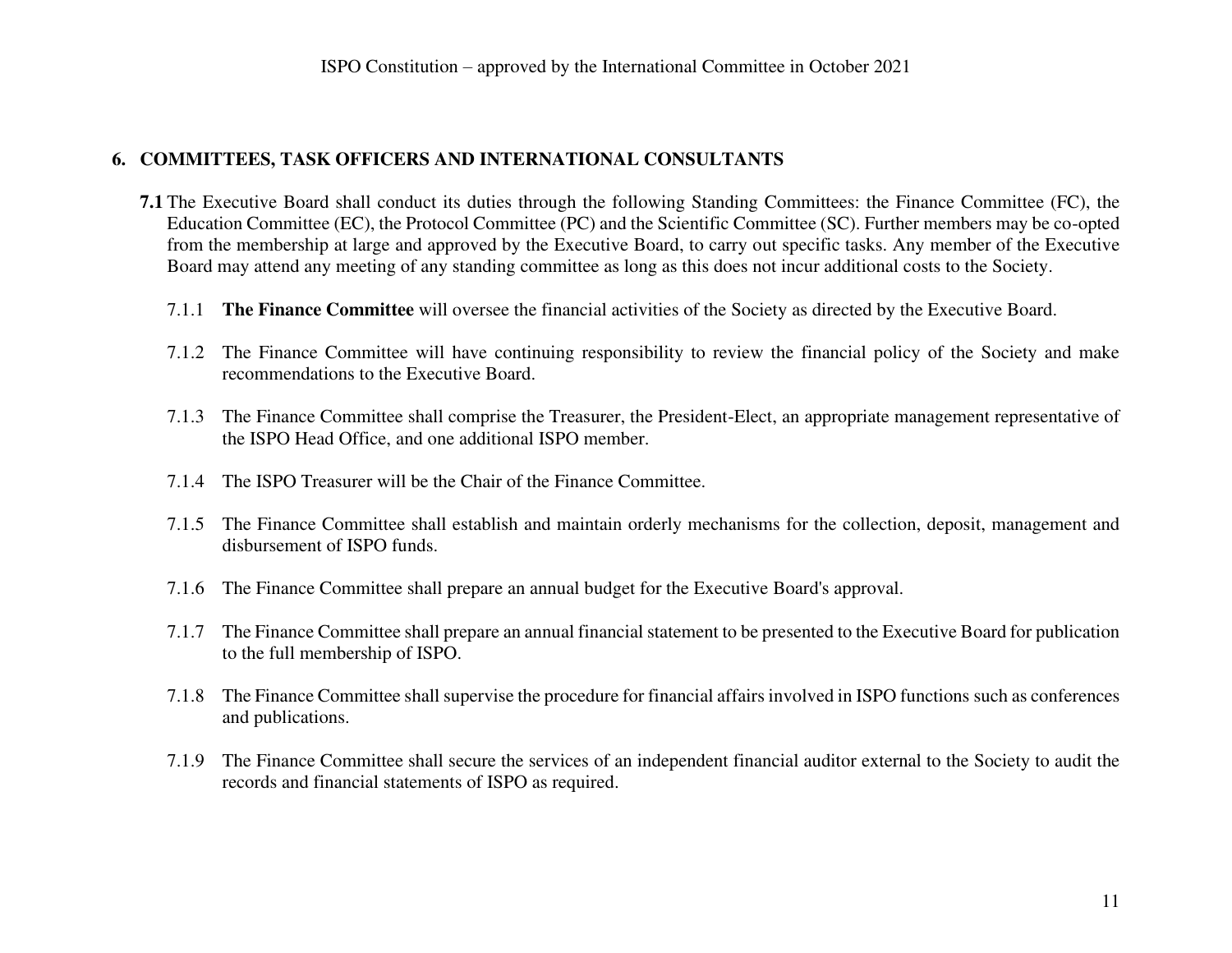- **7.2** The **Protocol Committee** shall have a continuing responsibility to review and interpret the Constitution and to act as an advisory body to the Executive Board. The PC will insure that all decisions of the Executive Board are consistent with the constitution, and will recommend amendments to the constitution as necessary.
	- 7.2.1 The Protocol Committee shall comprise the Past-President and at least two Members from the membership at large who are not on the Executive Board.
	- 7.2.2 The Immediate Past President will chair the Protocol Committee.
	- 7.2.3 Nominations for the Members of the Protocol Committee taken from the membership at large shall be requested from the Member Societies. They will be appointed on the basis of their experience by the Executive Board for one term and may be re-appointed to serve a maximum of 2 consecutive terms.
	- 7.2.4 The Protocol Committee will appoint an Election Officer and an Associate Election Officer, one of whom should be from the Executive Board and the other should be a Member Society nominated member of the Protocol Committee. It is the responsibility of the Election Officers to conduct the Elections according to the Operational Guidelines of ISPO and procedures confirmed by the Executive Board.
- **7.3 The Education Committee** is responsible for all matters of ISPO relating to Education.
	- 7.3.1 The Education Committee shall have continuing responsibility to review the educational policy of the Society and make recommendations to the Executive Board.
	- 7.3.2 The Education Committee oversees the educational activities of the Society as directed by the Executive Board.
	- 7.3.3 The Education Committee shall comprise at least three members, one of whom must be a current Board member.
	- 7.3.4 The Chair and the members shall be appointed by the Executive Board for one term and may be reappointed for up to 2 further consecutive terms.
- **7.4 Scientific Committee** is responsible for all matters of ISPO relating to Science.
	- 7.4.1 The Scientific Committee shall have continuing responsibility to review the scientific policy of the Society and make recommendations to the Executive Board.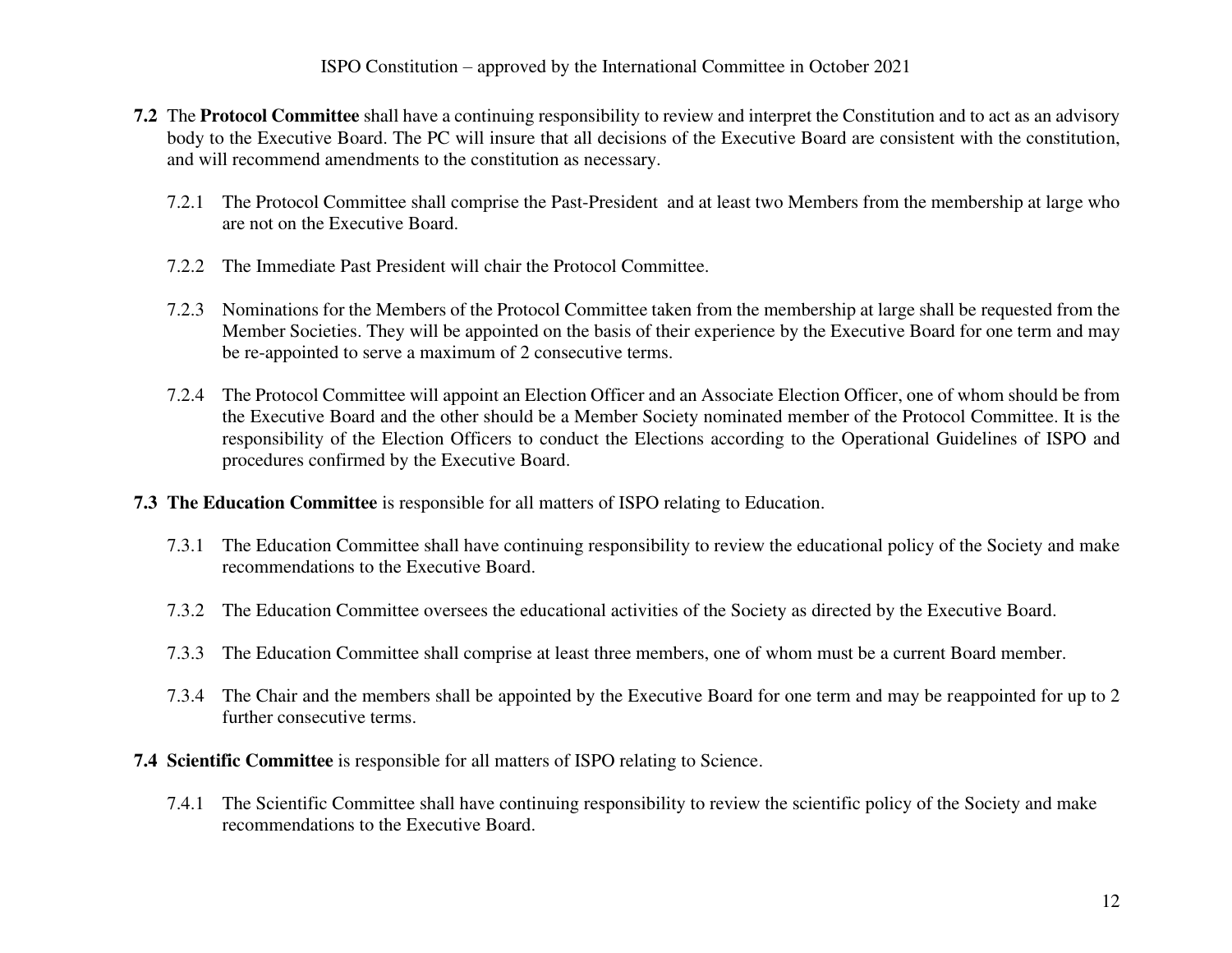- 7.4.2 The Scientific Committee oversees the scientific activities of the Society as directed by the Executive Board.
- 7.4.3 The Scientific Committee shall comprise at least three members, one of whom must be a current Board member. Further members may be co-opted from the membership at large and approved by the Executive Board, to carry out specific tasks.
- 7.4.4 The Chair and the members shall be appointed by the Executive Board for one term and may be reappointed for up to 2 further consecutive terms.

#### **7.5 Ad Hoc Committees**

- 7.5.1 The President may establish Ad Hoc Committees, to undertake specific tasks as deemed necessary or directed by the Executive Board.
- 7.5.2 The President, with the approval of the Executive Board, may appoint International Consultants with regard to identified tasks in relation to specific countries or geographical regions.
- 7.5.3 The President, with the approval of the Executive Board, may appoint Task Officers with regard to identified tasks.

#### <span id="page-12-0"></span>**7. FISCAL RESPONSIBILITY**

- **8.1** No parts of ISPO's proceeds or funds shall accrue to the personal benefit of any Officer or member of the Society. ISPO may reimburse reasonable expenses incurred on its behalf and make reasonable payment for staff services.
- **8.2** ISPO shall not be organized or operated for profit. *The Society's income can be used only for charitable purposes in accordance with the purpose of this organization*.
- **8.3** The Fiscal Year of ISPO shall be determined by a 2/3 majority vote of the Executive Committee.
- **8.4** Income shall be derived from fees, dues, assessments, gifts, contracts, grants, proceeds from conferences and publications sales, and reimbursements for costs incurred in providing special services to other organizations.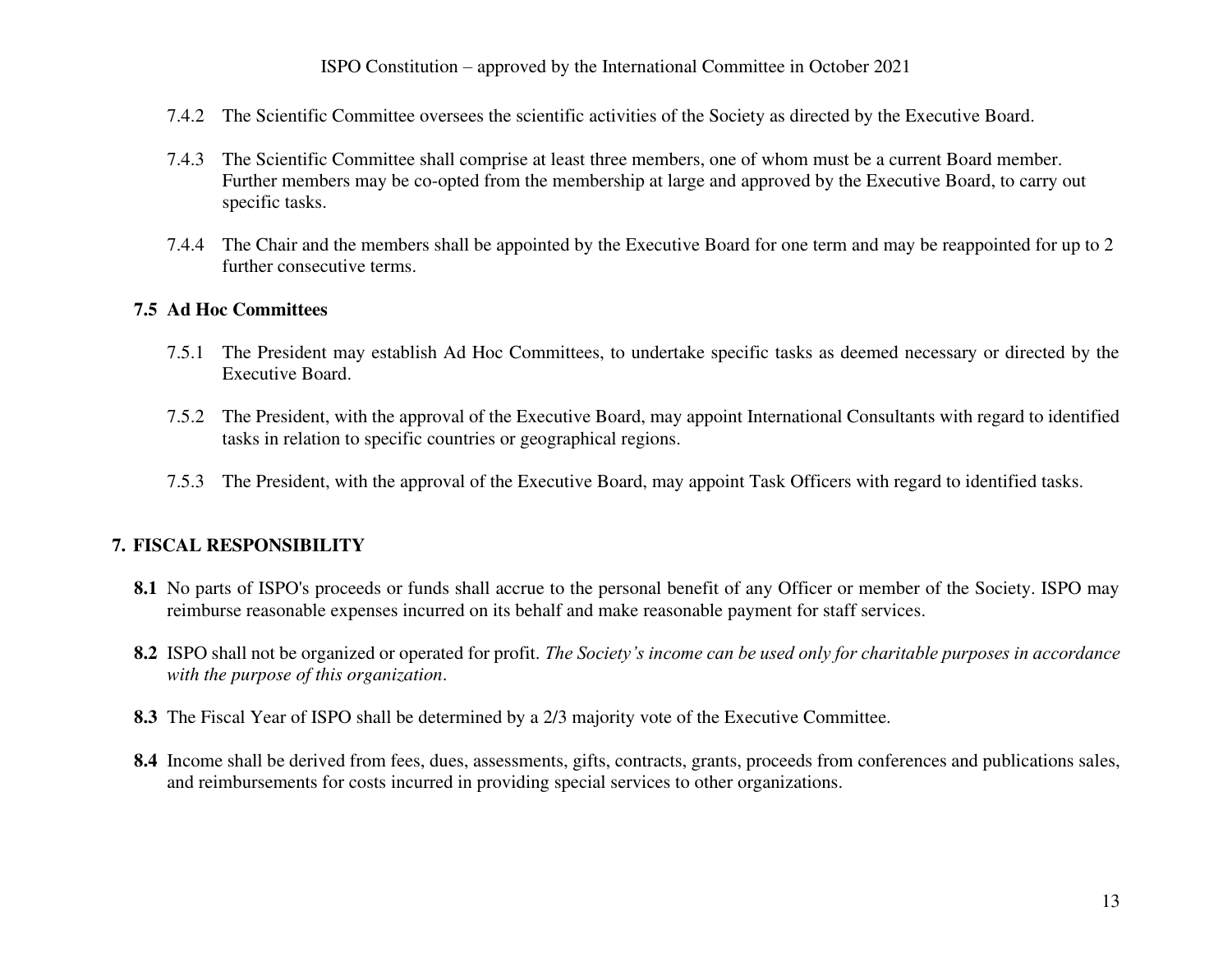- **8.5** Financial commitments of the Society: The President and the Treasurer shall each have individual authority to commit the Society to obligations of funds within the budget approved by the Board. Standing Committee Chairpersons shall be entitled to commit funds made available to their Committees by the Executive Board or obtained from outside sources.
- **8.6** The Executive Board, in consultation with the Finance Committee can, by majority vote, apply Society funds to investments of any nature that are in the best interest of the Society.
- 8.7 All elected and appointed members of the Executive Board and Committees, all Task Officers, and all ISPO Head Office staff will declare any potential conflict of interest in connection with their ISPO activities according to the policy in the Operational Guidelines and will abide by all provisions of the ISPO Code of Ethics, as established by the Executive Board.

## <span id="page-13-0"></span>**8. AMENDMENTS TO THE CONSTITUTION**

- **9.1** An amendment to the Constitution may be proposed to the Executive Board by any Member.
	- 9.1.1 If acted upon, the proposal must be published to the International Committee and Members for comment and then discussed and voted upon by the International Committee.
	- 9.1.2 Publication of any proposed amendment shall be made at least 90 days before the International Committee meeting at which it shall be debated.
	- 9.1.3 The International Committee must approve the amendment by at least a two-thirds majority of those voting members present for change to be effective.

## <span id="page-13-1"></span>**9. DISSOLUTION**

**10.1** If the Executive Board decides that it is necessary or advisable to dissolve the Society, it shall call a meeting of the International Committee, of which not less than three months notice shall be given, stating the terms of the resolution to be proposed. If the proposal is confirmed by a two-thirds majority of those present and entitled to vote, the Executive Board of the Society shall have the power to realise any assets held by or on behalf of the Society. Any assets remaining after the settling of any proper debts and liabilities shall be given or transferred to such charitable institutions having objects similar to the objects of the Society as determined by the International Committee or failing that shall be applied for some other charitable purpose. A copy of the